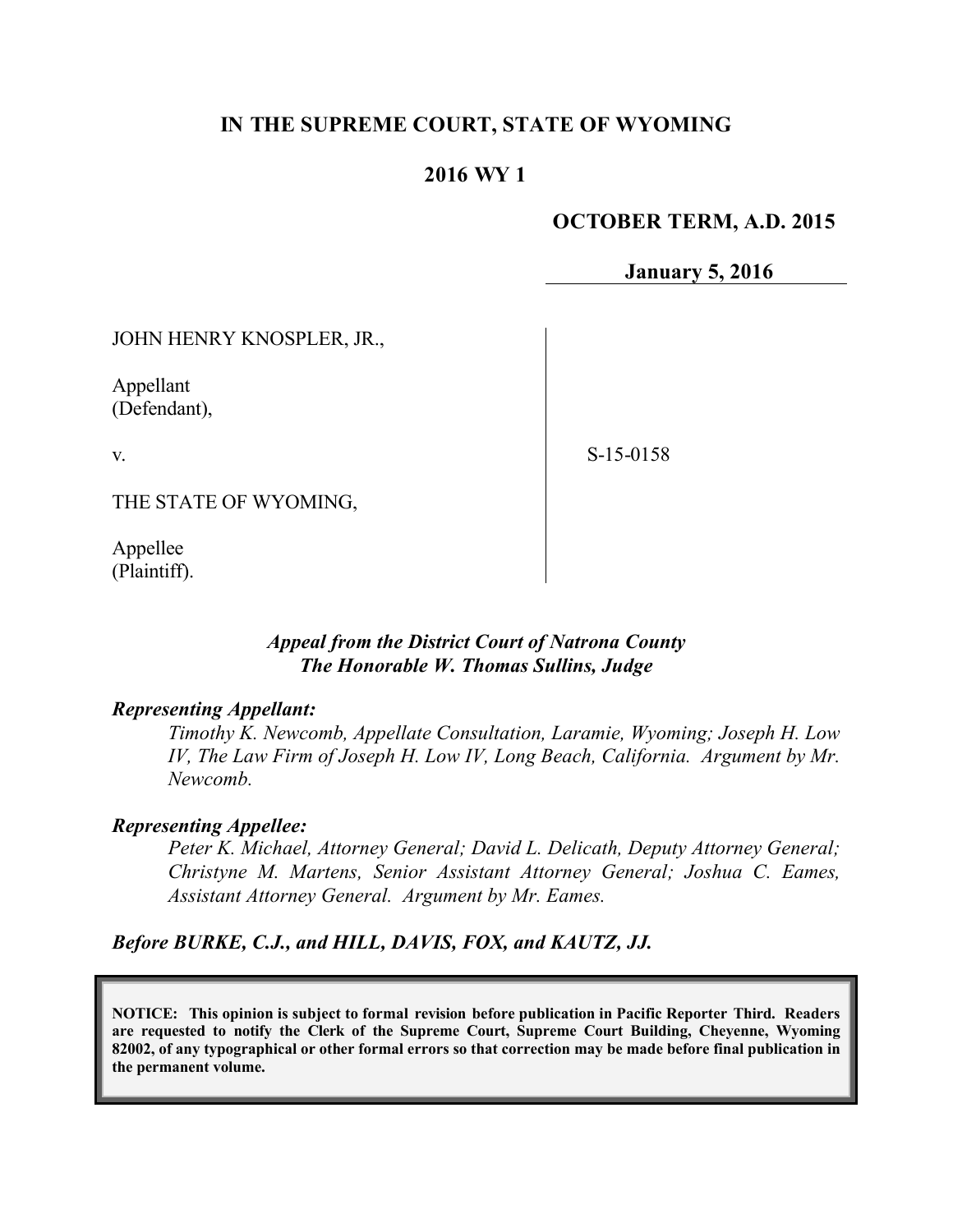#### **BURKE, Chief Justice.**

[¶1] Appellant, John Henry Knospler, Jr., was convicted of second-degree murder after he shot and killed James Baldwin in the parking lot of Racks Gentlemen's Club in Casper, Wyoming. He asserts error in the district court's evidentiary rulings and in the jury instructions. We affirm Appellant's conviction.

#### *ISSUES*

- [¶2] Appellant presents five issues, which we restate as follows:
	- 1. Did the district court abuse its discretion in excluding evidence relating to the victim's criminal history?
	- 2. Did the district court abuse its discretion in excluding expert testimony purporting to establish a link between viewing depictions of pornography and a character trait for aggression?
	- 3. Did the district court err in denying Appellant's request to instruct the jury regarding self-defense in a home or habitation?
	- 4. Did the district court err in instructing the jury, in relation to Appellant's claim of self-defense, that it must determine whether Appellant or the victim was the first aggressor?
	- 5. Did the district court abuse its discretion in permitting the State to introduce 404(b) evidence despite the State's late notice of its intent to use the evidence?

## *FACTS*

[¶3] On the night of October 3, 2013, Appellant and the victim, James Baldwin, separately visited Racks Gentlemen's Club in Casper. Around 10:30 p.m., Appellant was asked to leave after he was observed with marijuana inside the bar. Appellant left and sat in his vehicle in the parking lot. Shortly before midnight, bar employees found the victim asleep at a bar table and asked him to leave. The employees offered to call a cab for the victim, but he stated that his friends were waiting for him in a car parked outside the bar. The victim exited to the parking lot and approached the vehicle occupied by Appellant. The victim pulled on the passenger door handle and knocked on the window. When he did not get an answer, the victim walked around to the driver's side and leaned on the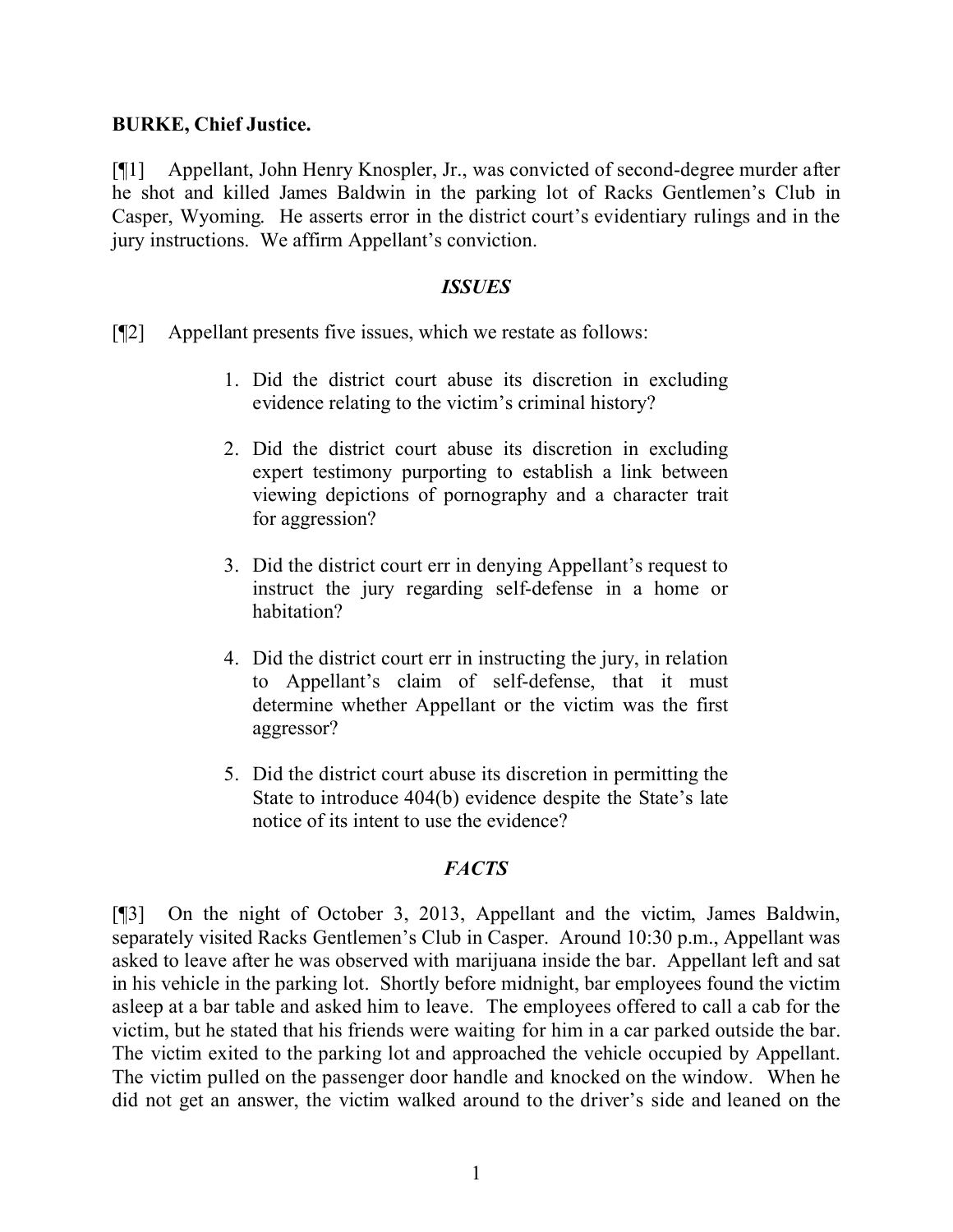door. Appellant then shot and killed the victim.

[¶4] After the shooting, Appellant drove away from the scene and bar employees called the police. Shortly thereafter, a sheriff's deputy observed a vehicle matching the description of the vehicle that had been reported. The deputy stopped Appellant after he observed him driving 20 miles per hour over the speed limit. When the deputy approached the vehicle, he smelled a strong odor of alcohol and marijuana. The deputy also noticed that the driver's door window was missing and appeared to have been broken. Prior to his arrest, Appellant told the officer that he did not know how the window had been broken and that he had not been in any altercation that night.

[ $\llbracket$ 5] As a result of the incident on October 3<sup>rd</sup>, the State charged Appellant with one count of second-degree murder. Prior to trial, Appellant filed a notice of his intent to introduce evidence of the victim's criminal history to show that he was the first aggressor. Appellant sought to introduce evidence of the victim's arrests for breach of the peace, battery and interference with a police officer, and eluding police, as well as his arrest for 19 counts of conspiracy to commit vehicular burglary. Ultimately, the district court allowed evidence of the victim's arrest for battery and interference with a police officer, but excluded evidence relating to the remaining arrests.

[¶6] Appellant also filed a pretrial motion seeking to introduce evidence of the victim's internet search history. Appellant claimed the search history showed that the victim had viewed websites depicting pornography and bestiality. Appellant argued that these sites showed that the victim was likely to engage in aggressive behavior. The district court granted the State's motion to exclude the evidence, ruling that it was inadmissible under W.R.E. 403 because the probative value of the evidence was substantially outweighed by the danger of unfair prejudice.

[¶7] Four days prior to trial, Appellant filed a "Motion for Exception and Offer of Proof" which sought admission of the websites as well as expert testimony relating to the characteristics of persons who view images depicting child pornography and bestiality. In his motion, Appellant claimed that two proposed expert witnesses would testify that "it is common for those individuals that view bestiality pornography to be aggressive in nature and commit violent crimes[.]" The district court addressed the matter during a bench conference on the first day of trial. After noting that Appellant had waited until four days prior to trial to identify an expert, the district court denied the motion and again found that the probative value of the evidence was substantially outweighed by the danger for unfair prejudice.

[¶8] On November 19, 2014, the State provided notice of its intent to introduce testimony of three witnesses under Rule 404(b). Appellant filed a motion to exclude the evidence on the grounds that it was irrelevant and constituted inadmissible hearsay. At the pretrial conference, the State noted that the proposed testimony had only been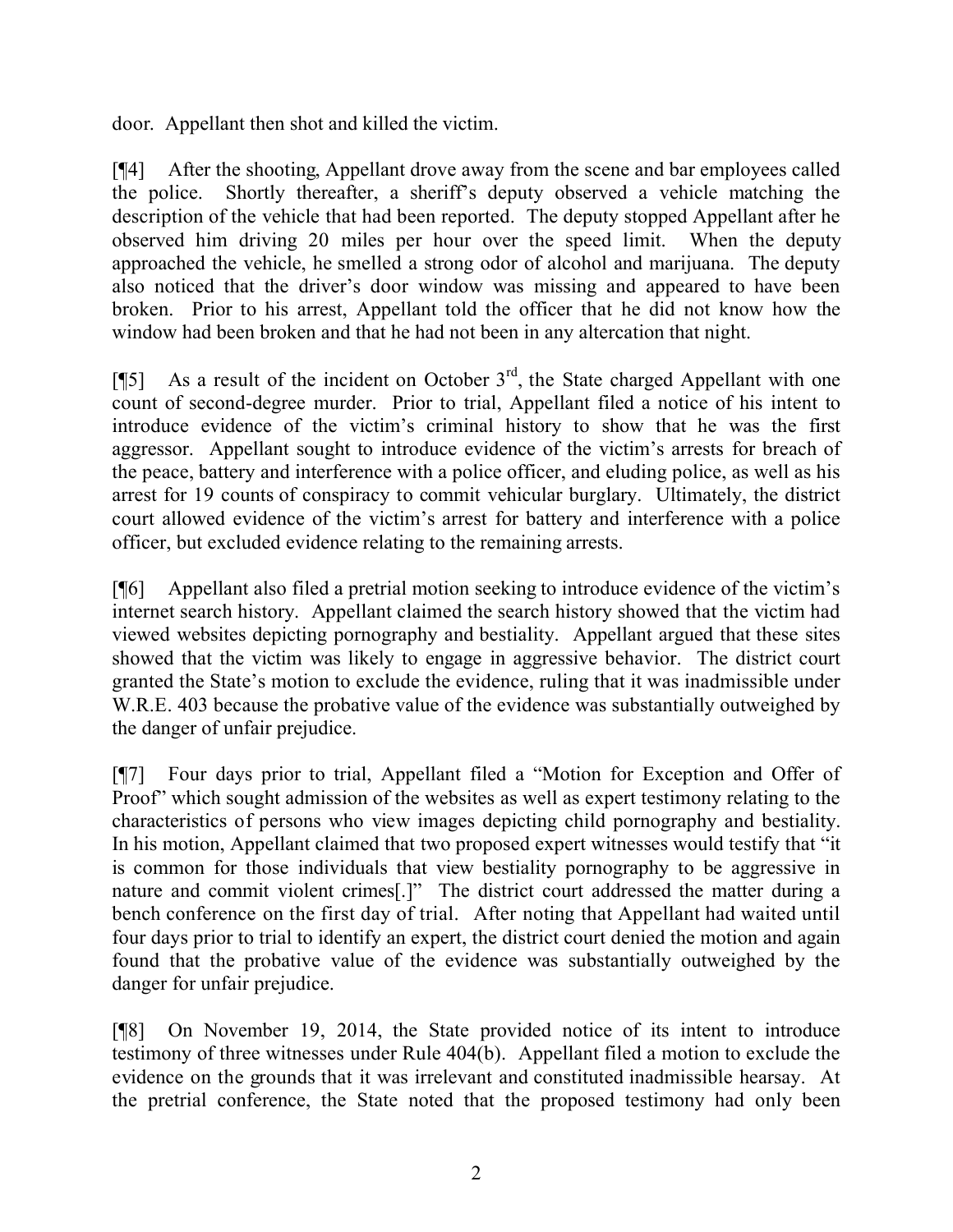recently discovered after re-interviewing the witnesses and that the evidence had been immediately disclosed to Appellant. The district court denied the motion. After the witnesses testified at trial, Appellant filed a motion to strike the testimony of two of the witnesses because the State had violated the district court's deadline to disclose 404(b) evidence. The district court also denied that motion.

[¶9] At trial, Appellant claimed that he had acted in self-defense when he shot and killed the victim. According to Appellant, the victim punched out Appellant's car window and assaulted him inside his vehicle before Appellant shot him. In accordance with this theory, Appellant proposed jury instructions setting forth rules relating to selfdefense in a home or habitation and specifically included "vehicles" in the definition of "habitation." The district court declined to give the requested instructions.

[¶10] The jury found Appellant guilty of second-degree murder and Appellant was sentenced to 30 to 50 years in prison. This appeal followed. Additional facts will be set forth as necessary in the discussion below.

# *DISCUSSION*

## **Issue 1: Exclusion of the victim's criminal history**

[¶11] In his first issue, Appellant claims the district court abused its discretion by excluding evidence relating to the victim's criminal history. Appellant claims the evidence should have been admitted because it indicated the victim had an "escalating criminal history." The State responds that the district court did not abuse its discretion in excluding the evidence because the victim's criminal history did not establish that he engaged in activity involving life-threatening behavior or behavior which may have resulted in serious bodily harm.

[¶12] A district court's evidentiary rulings are reviewed for an abuse of discretion.

Evidentiary rulings are within the sound discretion of the trial court and include determinations of the adequacy of foundation and relevancy, competency, materiality, and remoteness of the evidence. This Court will generally accede to the trial court's determination of the admissibility of evidence unless that court clearly abused its discretion.

*Lawrence v. State*, 2015 WY 97, ¶ 10, 354 P.3d 77, 80 (Wyo. 2015) (quoting *Brock v. State*, 2012 WY 13, ¶ 23, 272 P.3d 933, 939-40 (Wyo. 2012)). "The ultimate issue that we decide in determining whether there has been an abuse of discretion is whether or not the court could have reasonably concluded as it did." *Lawrence*, ¶ 10, 354 P.3d at 80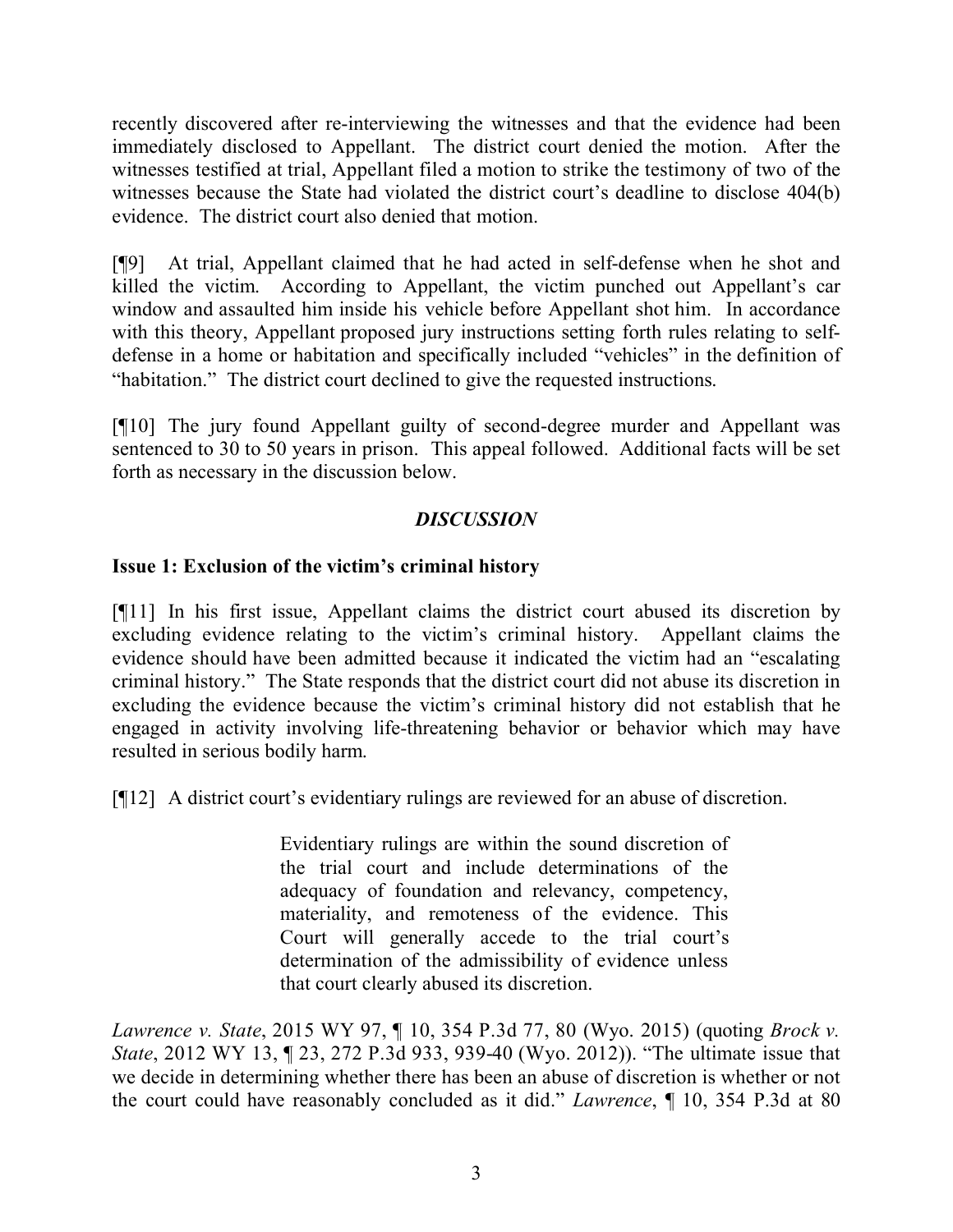(quoting *Edwards v. State*, 973 P.2d 41, 45 (Wyo. 1999)).

[¶13] W.R.E. 404 and 405 specifically address the admissibility of evidence of a victim's character. *See Taul v. State*, 862 P.2d 649, 655 (Wyo. 1993). With certain exceptions, evidence of a person's character is not admissible to prove that the person acted in conformity therewith on a particular occasion. W.R.E. 404(a). An accused may, however, offer evidence of a pertinent character trait of a victim to show that the victim was the first aggressor. W.R.E. 404(a)(2).

[¶14] W.R.E. 405 addresses the methods of proving character:

(a) *Reputation or opinion*. In all cases in which evidence of character or a trait of character of a person is admissible, proof may be made by testimony as to reputation or by testimony in the form of an opinion. On cross-examination, inquiry is allowable into relevant specific instances of conduct.

(b) *Specific instances of conduct*. In cases in which character or a trait of character of a person is an essential element of a charge, claim, or defense, or is in issue under Rule 404(a)(2), proof may also be made of specific instances of his conduct.

The comment accompanying W.R.E. 405 states: "The purpose of the added language in subdivision (b) is to [e]nsure that the accused in assault or homicide cases may introduce evidence of specific instances of the victim's conduct to prove that the victim was the first aggressor."

[¶15] In *Edwards*, 973 P.2d at 47, we explained that evidence of a victim's criminal history is admissible in homicide cases if it shows that the victim "engaged in lifethreatening behavior or in behavior which may have resulted in serious bodily harm:"

> In *Braley v. State*, 741 P.2d 1061 (Wyo. 1987), we considered the admissibility of the evidence of a victim's criminal record. The defendant in that case argued that the trial court erred by not allowing him to present evidence of the victim's criminal history, which would have supported his claim that he killed the victim in self-defense. 741 P.2d at 1067-69. We considered W.R.E. 401, 402, 403, and 404 and determined that a victim's criminal record may be relevant if it illustrates that the victim engaged in life-threatening behavior or in behavior which may have resulted in serious bodily harm. *Id.* In the final analysis, however, we concluded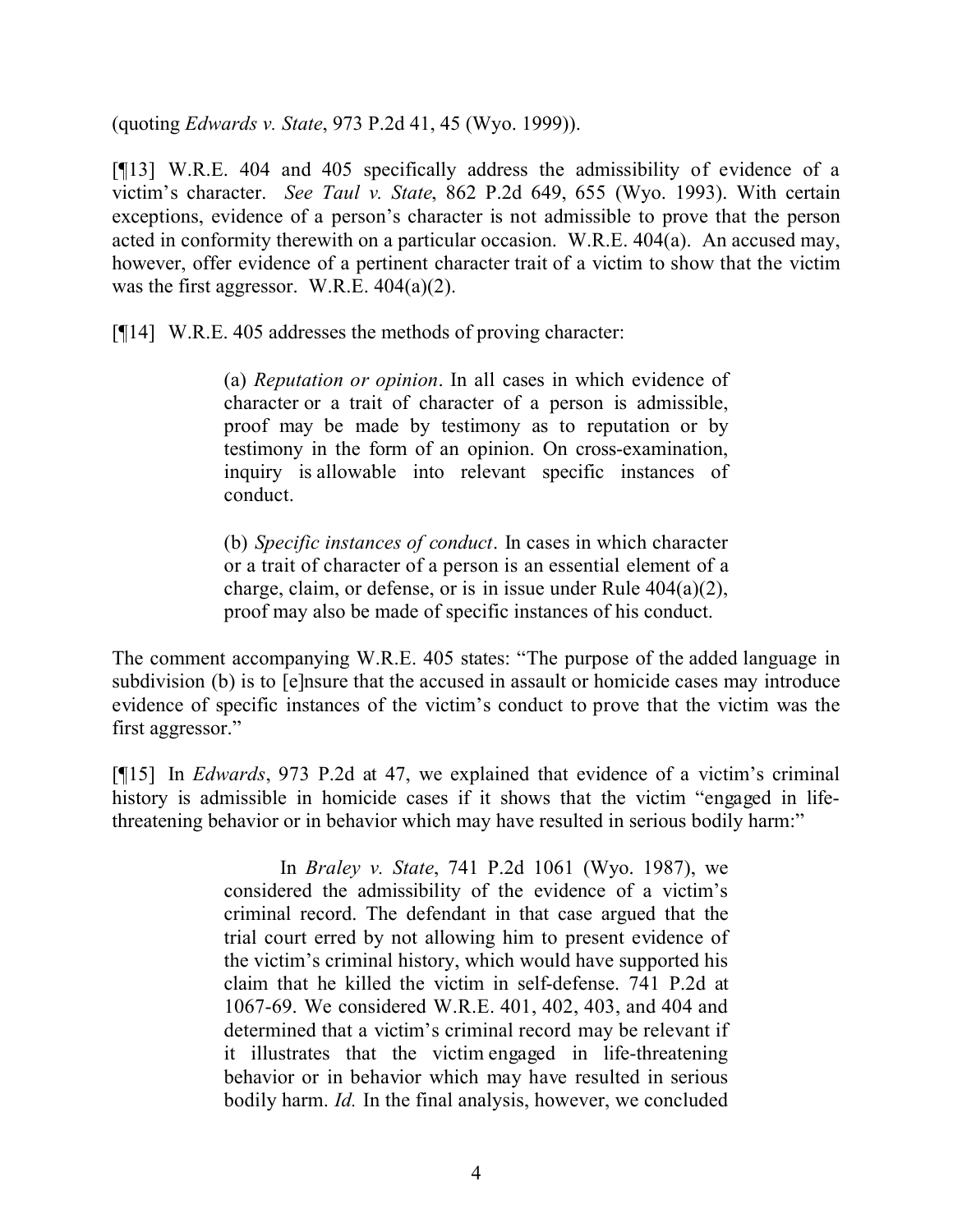that the trial court did not err when it excluded the evidence because, under W.R.E. 403, the probative value of the evidence was outweighed by its prejudicial effect.

The evidence at issue in *Edwards* related to an incident in which the victim held his wife hostage and fired a gunshot into the air. We held that evidence of the incident was admissible after finding that the victim engaged in life-threatening behavior when he fired a gunshot. *Id.*, 973 P.2d at 47. However, we concluded that the defendant was not prejudiced by the trial court's refusal to allow testimony regarding the episode because the general nature of the incident had already been presented to the jury. *Id.*

[¶16] As noted above, the district court admitted evidence of the victim's arrest for battery and interference with a police officer after determining that the incident involved behavior which may have resulted in serious bodily harm. Appellant contends that all of the victim's arrests should have been admitted because they demonstrated an "escalating" criminal history. We do not agree. As noted above, Rule 404 limits admissibility of evidence relating to the victim's character. In a homicide case, the defendant may introduce evidence of specific instances of the victim's conduct to prove the victim was the first aggressor only where those instances involve life-threatening behavior or behavior which may have resulted in serious bodily harm. Appellant did not produce evidence that the victim's arrest for conspiracy to commit vehicular burglary or his arrest for breach of the peace involved life-threatening behavior or behavior which may have resulted in serious bodily harm. Accordingly, we are unable to conclude that the district court abused its discretion in excluding evidence relating to those arrests.

## **Issue 2: Exclusion of expert witness testimony**

[¶17] In his second issue, Appellant contends the district court abused its discretion in excluding Appellant's proposed expert testimony regarding the character traits of persons who view depictions of child pornography and bestiality. The district court concluded that the proposed testimony was inadmissible because Appellant did not timely provide witness statements as ordered by the court and because the probative value of the evidence was outweighed by the danger of unfair prejudice under W.R.E. 403. The district court also noted that there had been no case law cited supporting the admissibility of the proposed evidence. In light of the delay in disclosing the expert testimony and the lack of any legal authority to support its admission, the court concluded that it was left without any "clear showing of how this evidence could possibly have application to the defense in this case." We review the district court's decision to exclude the testimony for an abuse of discretion. *Lawrence*, ¶ 10, 354 P.3d at 80.

[¶18] Appellant does not present pertinent authority or cogent argument in support of this issue. Appellant acknowledges that he gave notice of the proposed expert testimony after the court's deadline to exchange witness statements. He claims, however, that the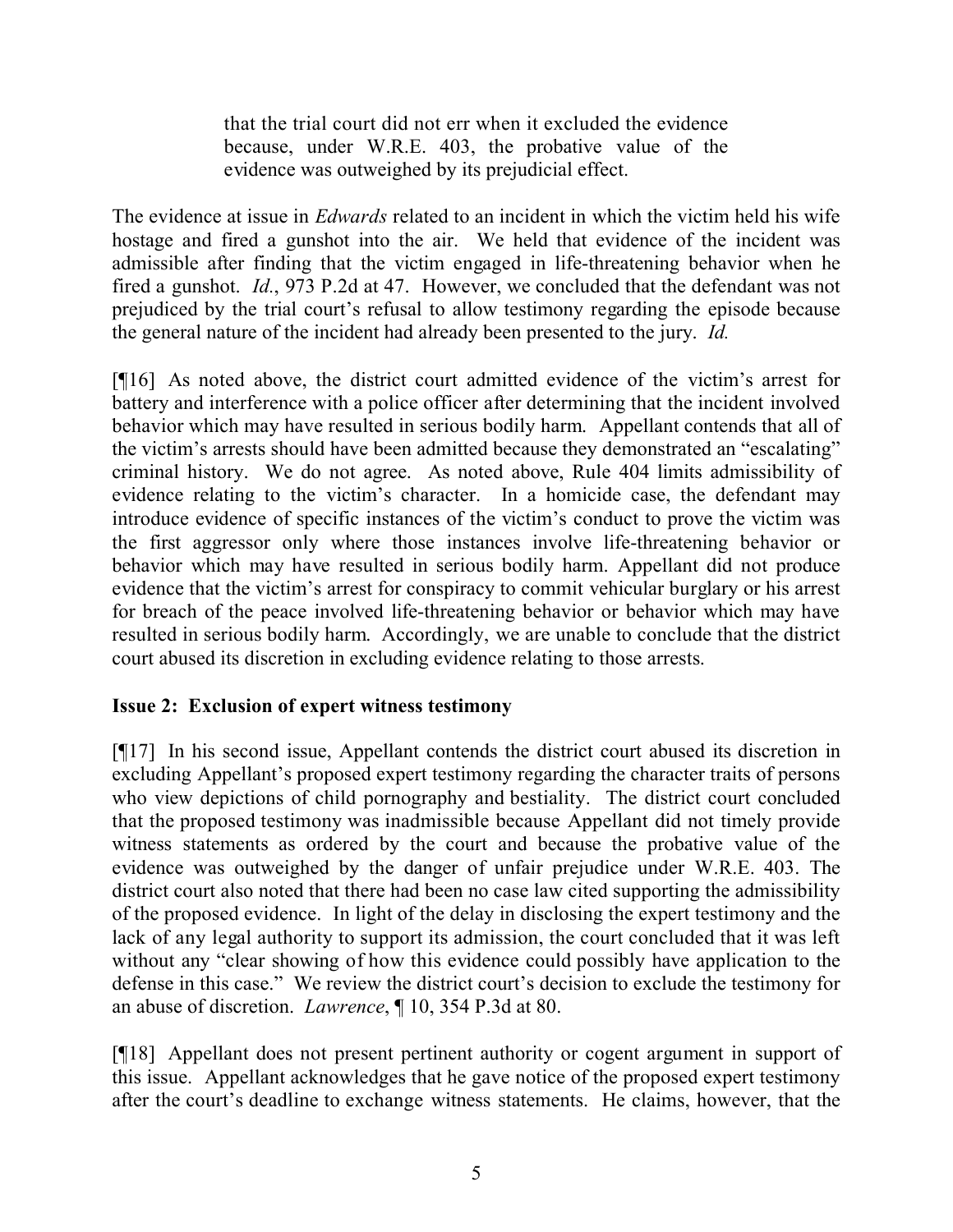delay was inconsequential because notice of the specific websites viewed by the victim was "sufficient upon which to base an expert opinion." In making this argument, Appellant confuses disclosure of the proposed expert testimony with disclosure of the evidence upon which the expert testimony was purported to be based.

[¶19] Further, as noted above, a victim's character for aggression may be proven by reputation, opinion, or specific instances of conduct pursuant to W.R.E. 405. Expert opinion on the link between aggressive behavior and viewing child pornography or bestiality does not constitute proof of the victim's character by one of the methods permitted by Rule 405. We note that other courts have also reached the conclusion that expert opinion evidence is not the kind of evidence contemplated by Rule 405. *See State v. Ambrosia*, 67 Ohio App. 3d 552, 562, 587 N.E.2d 892, 899 (1990); *State v. Jessen*, 130 Ariz. 1, 7, 633 P.2d 410, 416 (1981).

[¶20] The expert testimony at issue is very similar to the kind of profile evidence that we have previously determined to be inadmissible. In *Ryan v. State*, 988 P.2d 46 (Wyo. 1999), this Court concluded that the district court improperly admitted expert testimony on the characteristics of batterers and the conduct they tend to exhibit to show that the defendant had acted in conformity with those characteristics:

> Finding guilt by reference to common characteristics of a class of individuals to which one belongs raises the specter of profile evidence. Profile or syndrome evidence is developed through expert testimony and tends to classify people by their shared physical, emotional, or mental characteristics. *State v. Percy*, 146 Vt. 475, 507 A.2d 955, 960 (1986) (citing 1 J. Weinstein & M. Berger, *Weinstein's Evidence* § 401[10], at 88–91 (1985)). In the context of drug courier profiles, a profile has been characterized as,

> > an "informal compilation of characteristics often displayed by those trafficking in drugs," and as an "'abstract of characteristics found to be typical of persons transporting illegal drugs.'" Similarly, Chief Justice Rehnquist has described the profile as essentially an investigative tool involving characteristics recognizable to trained officers. "A 'profile' is, in effect the collective or distilled experience of narcotics officers concerning characteristics repeatedly seen in drug smugglers."

*United States v. Quigley*, 890 F.2d 1019, 1021 (8th Cir.1989) (citations omitted), *cert. denied*, 493 U.S. 1091, 110 S.Ct.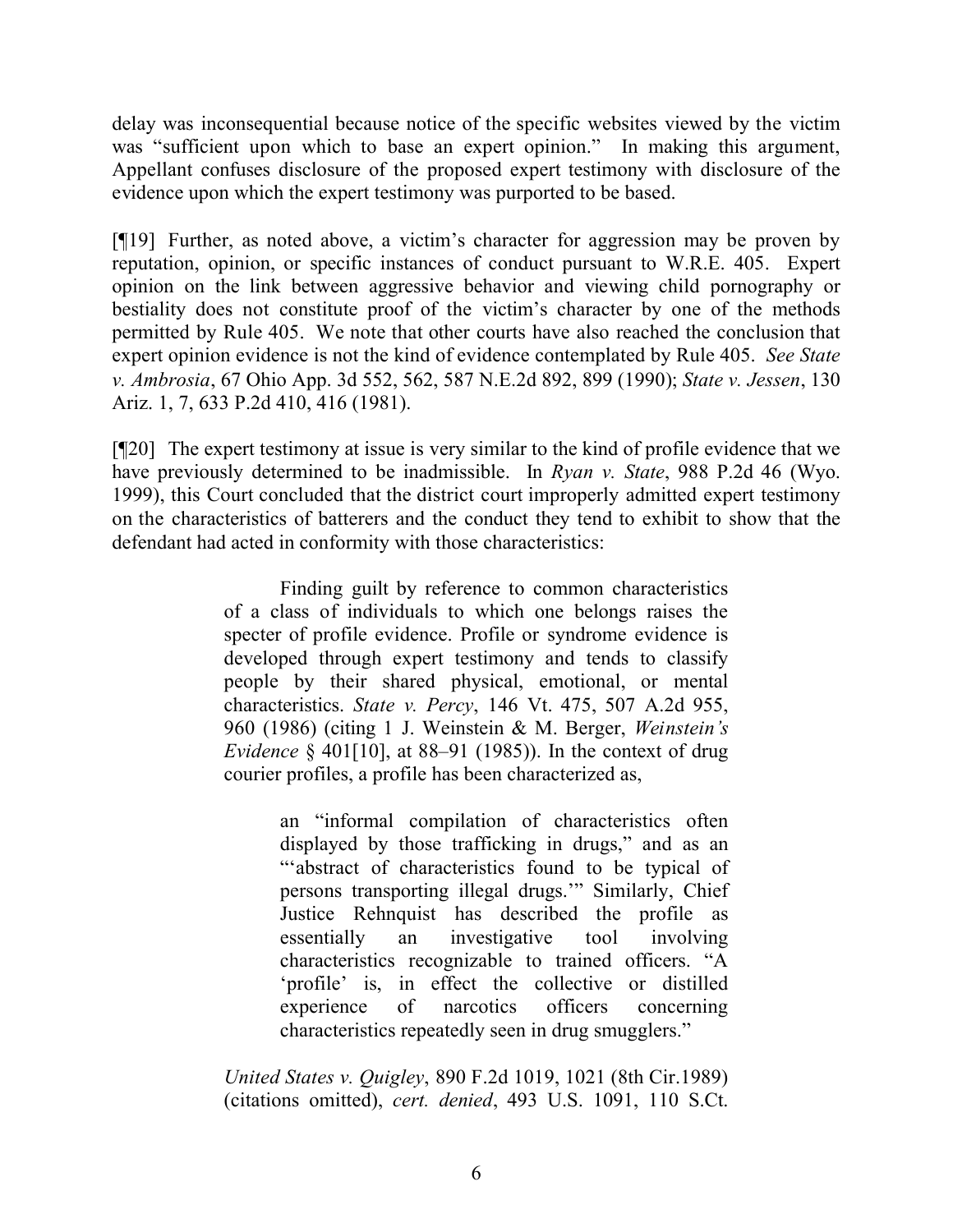1163, 107 L.Ed.2d 1066 (1990). Translated into the battering spouse context, a profile is a compilation of characteristics repeatedly seen in those who batter their spouses.

While our research has not disclosed any case dealing specifically with battering spouses, other jurisdictions in different contexts have dealt with similar attempts to construct a criminal profile for the purpose of proving conduct in conformity therewith. Those jurisdictions that have considered profiles of battering parents, pedophiles, rapists, and drug couriers unanimously agree that the prosecution may not offer such evidence in its case-in-chief as substantive evidence of guilt. These cases generally articulate three evidentiary bases for excluding evidence tending to establish that the defendant fits a particular profile: 1) relevancy; 2) probative value substantially outweighed by prejudicial effect; and 3) impermissible character evidence.

*Ryan*, 988 P.2d at 55. Evidence attempting to establish a profile of the victim is subject to the same limitations as evidence attempting to establish a profile of the accused under Rule 405. *See* Mueller and Kirkpatrick, 3 *Federal Evidence*, § 351 (2d ed. 1994). We find no meaningful distinction between the expert testimony at issue in *Ryan* and the expert testimony excluded in the present case. The district court did not err in excluding the evidence.

# **Issue 3: Exclusion of jury instructions relating to the use of force in defense of habitation**

[¶21] In his third issue, Appellant claims the district court erred by declining to give his proposed instructions relating to self-defense in a home or habitation. Appellant proposed the following instructions:

Proposed Jury Instruction No. 16:

A person may defend his home or habitation against anyone who manifestly intends or endeavors in a violent or riotous manner, to enter that home or habitation and who appears to intend violence to any person in that home or habitation. The amount of force that the person may use in resisting such trespass is limited by what would appear to a reasonable person, in the same or similar circumstances, necessary to resist the violent or unlawful entry. A person is not bound to retreat even though a retreat might safely be made. A person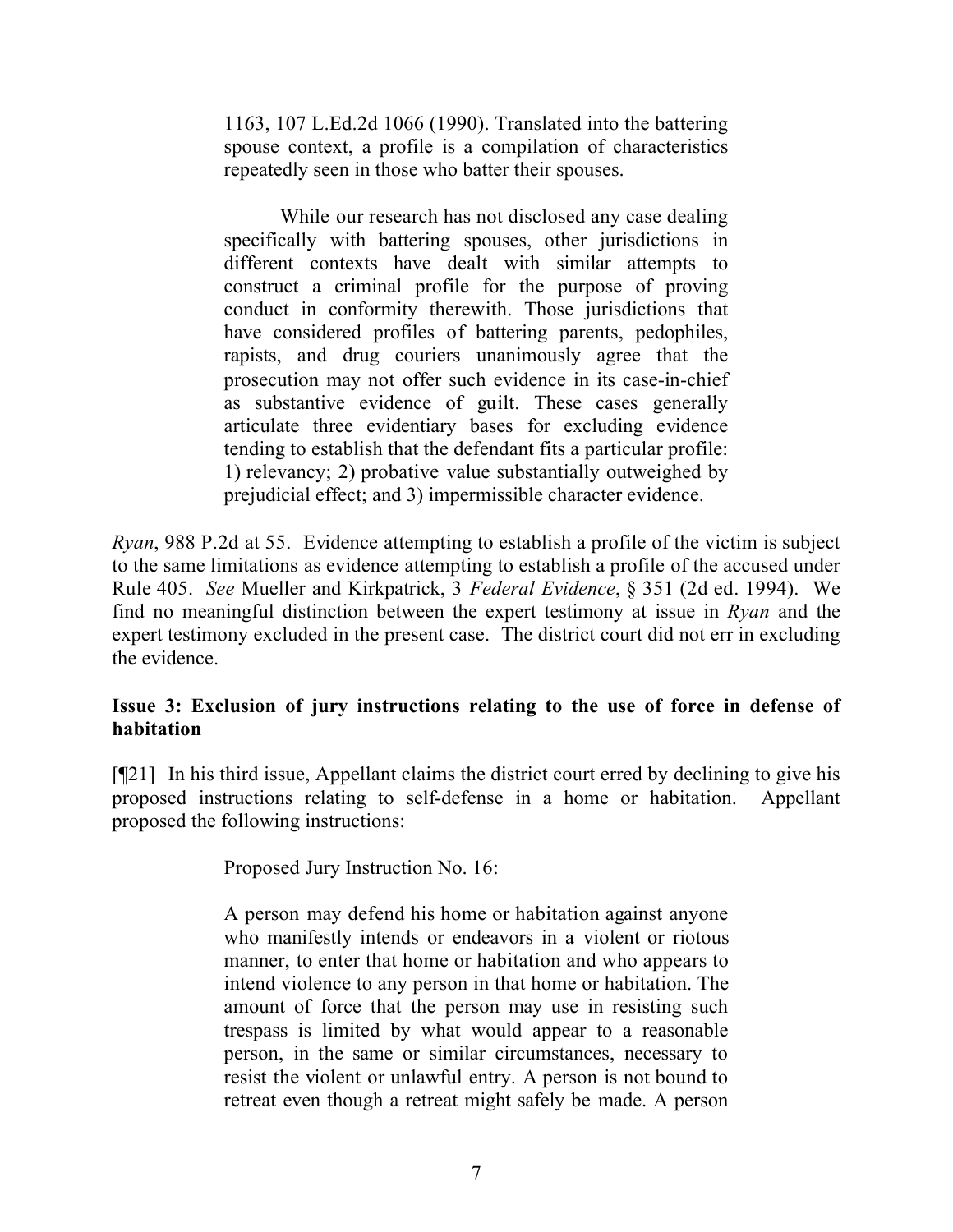may resist force with force, increasing it in proportion to the intruder's persistence and violence if the circumstances apparent to him are such as would excite similar fears and a similar belief in a reasonable person. If the person kills under the influence of such fear, the homicide is not a felonious homicide but is justified.

Proposed Jury Instruction No. 17:

A person who unlawfully and by force enters or attempts to enter another's home or habitation is presumed to be doing so with the intent to commit an unlawful act involving force or violence. $<sup>1</sup>$ </sup>

The district court declined to give the requested instructions after determining that the definition of "habitation" does not apply to vehicles and that the instruction did not fit the evidence.

[¶22] We review the refusal to give a proposed jury instruction for an abuse of discretion. *Gonzalez-Ochoa v. State*, 2014 WY 14, ¶ 18, 317 P.3d 599, 604 (Wyo. 2014).

> When reviewing questions involving jury instructions, we afford significant deference to the trial court's decisions. *Farmer v. State*, 2005 WY 162, ¶ 20, 124

"Habitation" means any structure that is designed or adapted for overnight accommodation, including, but not limited to, buildings, modular units, trailers, campers, tents and vehicles.

However, no such proposed instruction is contained in the record. Appellant also contends the district court erred because it did not give his Proposed Jury Instruction No. 18. That instruction provided that

> It is lawful for a person who is being assaulted to defend himself from attack if he has reasonable grounds for believing and does believe that bodily injury is about to be inflicted upon him. In doing so he may use all force that would appear to a reasonable person, in the same or similar circumstances, to be necessary to prevent the injury that appears to be imminent.

Appellant's Proposed Jury Instruction No. 18, however, was given by the district court as Jury Instruction No. 26. Accordingly, we do not address Appellant's claim that the district court erred by declining to give this instruction.

 $<sup>1</sup>$  Appellant claims that his Proposed Jury Instruction No. 17 provided as follows:</sup>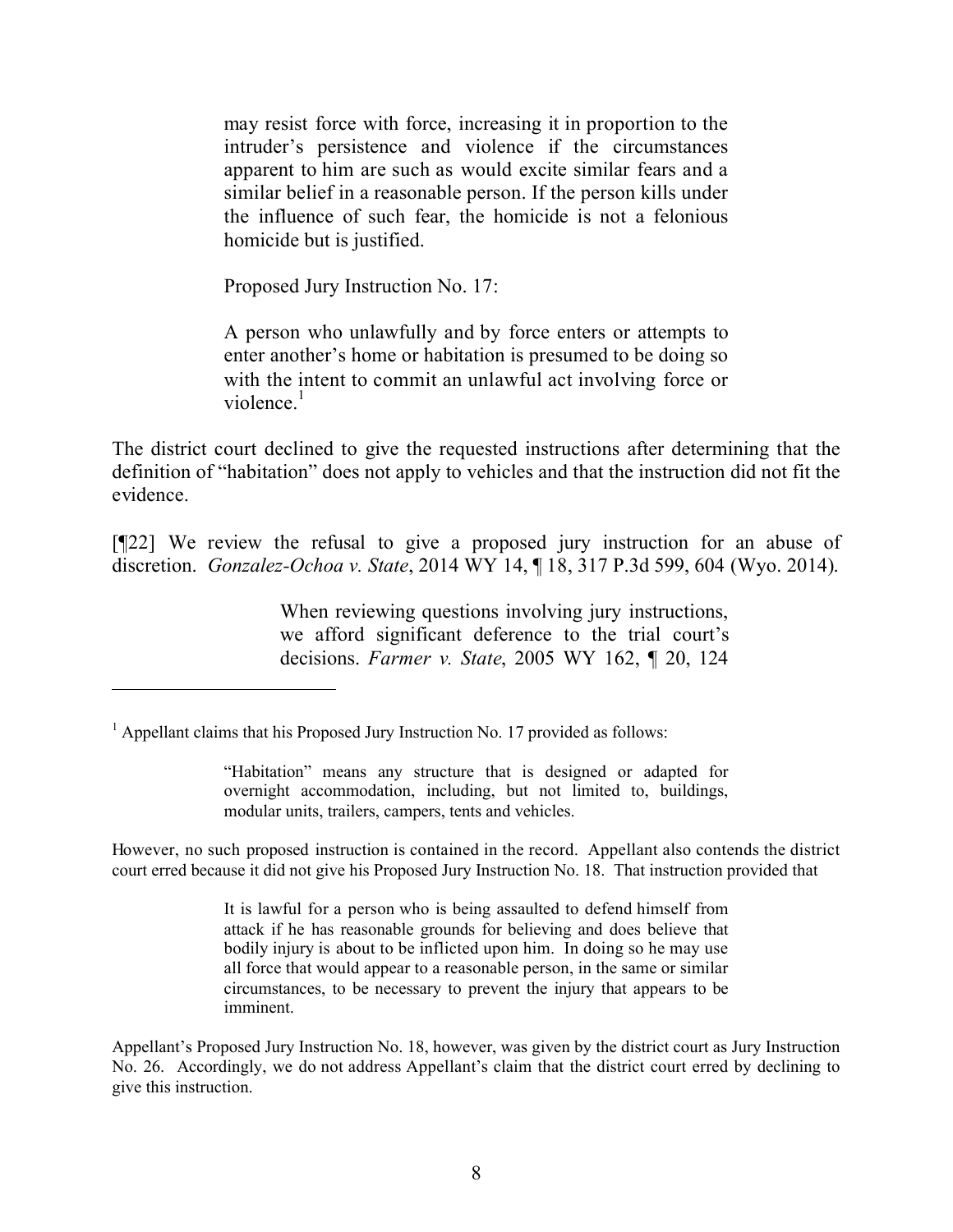P.3d 699, 706 (Wyo. 2005). "A trial court is given wide latitude in instructing the jury and, as long as the instructions correctly state the law and the instructions in their entirety sufficiently cover[] the relevant issue, reversible error will not be found." *Roden v. State*, 2007 WY 200, ¶ 21, 173 P.3d 369, 375 (Wyo. 2007), quoting *Duke v. State*, 2004 WY 120, ¶ 90, 99 P.3d 928, 954 (Wyo. 2004).

*Gonzalez-Ochoa*, ¶ 18, 317 P.3d at 605 (quoting *Benjamin v. State*, 2011 WY 147, ¶ 37, 264 P.3d 1, 11 (Wyo. 2011)).

[¶23] In Wyoming, a person has a greater right to use self-defense within one's "home or habitation." Wyo. Stat. Ann. § 6-2-602. A "habitation" is defined as "any structure which is designed or adapted for overnight accommodation, including, but not limited to, buildings, modular units, trailers, campers and tents[.]" Wyo. Stat. Ann. § 6-2-602(d)(i). Appellant contends that his vehicle fell within the statutory definition of habitation because he adapted it for overnight accommodation when he chose to sleep in it. However, he provides no authority interpreting the statutory definition of "habitation" to include vehicles, and no authority supporting his claim that a vehicle may be "adapted" for overnight accommodation simply by choosing to sleep in it. Accordingly, we are unable to find that the district court abused its discretion when it declined Appellant's request to instruct the jury on self-defense in a home or habitation.

[ $[24]$ ] Appellant also claims that Wyo. Stat. Ann. § 6-2-602(d)(i) was changed by the legislature in 2014 to remove "vehicles" from the definition of "habitation." As a result, he contends that the failure to give the requested instructions violates constitutional prohibitions against the enactment of *ex post facto* laws. We do not agree. Appellant incorrectly claims that Wyo. Stat. Ann. § 6-2-602(d)(i) was amended in 2014. The legislature added the definition of "habitation" to the statute in 2011. 2011 Wyo. Sess. Laws ch. 142, § 1. That definition, which has never included "vehicles," has remained the same since it was included in the statute. Accordingly, we find no merit in this argument.

#### **Issue 4: Jury instruction relating to first aggressor**

[¶25] In his fourth issue, Appellant claims the district court abused its discretion by giving Jury Instruction No. 27, relating to self-defense. That instruction provided as follows:

Jury Instruction No. 27

In considering the claim of self-defense in this case,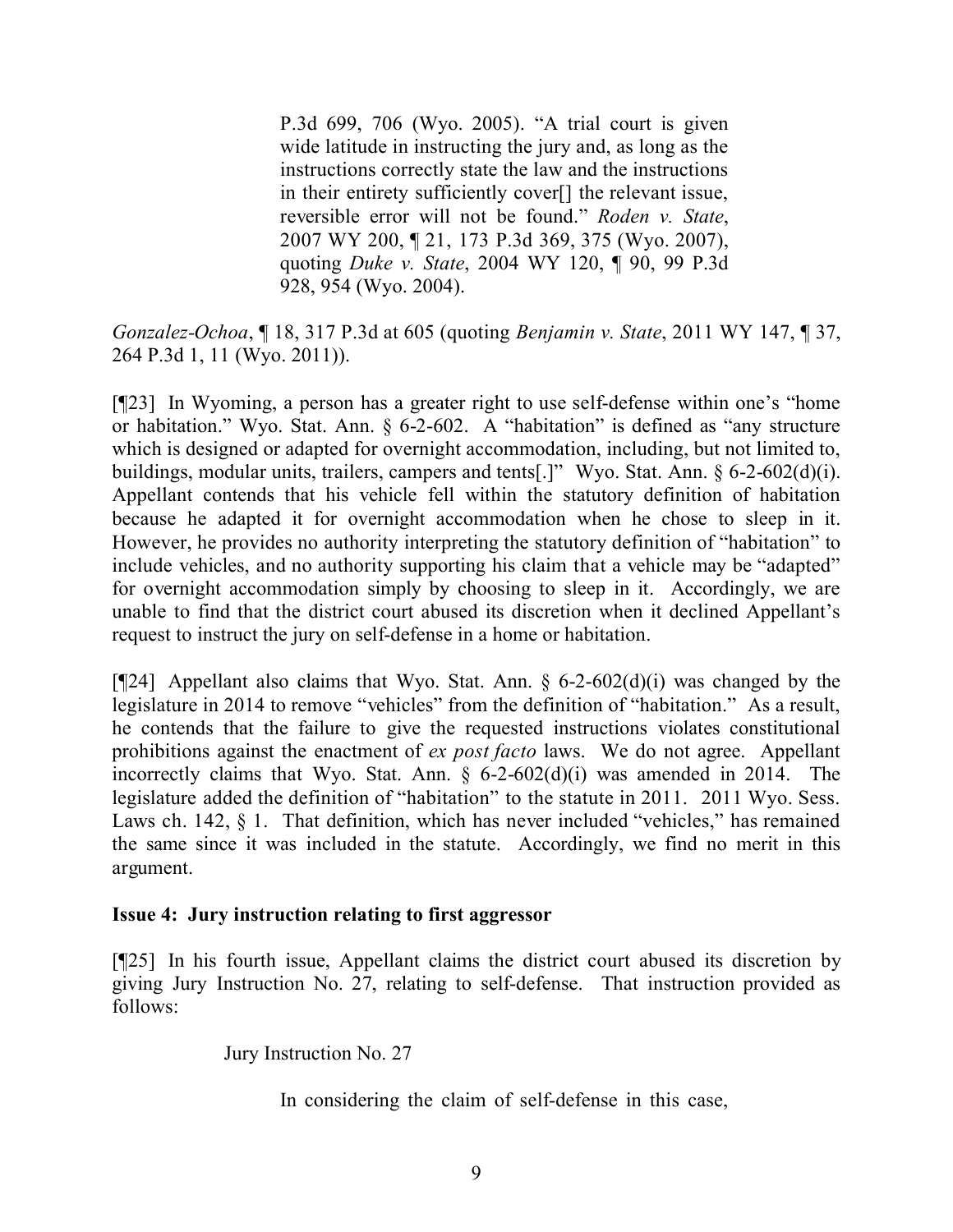you must first determine whether the Defendant was the aggressor in this case or whether Mr. Baldwin was the aggressor in this case. Some sort of physical aggression or a threat of imminent use of deadly force is required before a person will be considered an aggressor. Verbal provocation without more is generally insufficient to justify an initial aggressor. If you find that the Defendant was the aggressor in this case, you should consider his duty under Instruction 28. If you find that Mr. Baldwin was the aggressor you should review the Defendant's actions under Instruction 29.

If the jury determined that Appellant was the first aggressor, Jury Instruction No. 28 instructed that he must first withdraw or retreat before resorting to deadly force. If the jury determined, however, that the victim was the first aggressor, Jury Instruction No. 29 instructed that Appellant must use other reasonable, legal alternatives before resorting to deadly force. <sup>2</sup>

[¶26] Appellant contends that Instruction No. 27 is contrary to *Drennen v. State*, 2013 WY 118, 311 P.3d 116 (Wyo. 2013). He claims that pursuant to *Drennen* "the jury's duty is not to 'first determine' who was the aggressor but, instead, to determine whether the defendant reasonably perceived a threat of immediate bodily injury under the circumstances and whether he defended himself in a reasonable manner, by evaluating

Jury Instruction No. 29, in turn, provided:

 $<sup>2</sup>$  Jury Instruction No. 28 provided as follows:</sup>

Even if the defendant had reasonable ground to believe and actually did believe that he was in imminent danger of death or serious bodily harm, the defendant was justified in using deadly force to repel the danger only if he retreated as far as he safely could do before using deadly force. The law requires a person to retreat rather than to take the life of an adversary if there was a convenient mode of retreat without increasing his actual or apparent peril. To excuse a failure to retreat, it is necessary that the defendant's peril would be increased, or that it reasonably appeared that it would be increased, by retreat. If you find that the defendant could have safely retreated but failed to do so, the defendant cannot rely on the justification of self-defense.

Prior to resorting to deadly force a Defendant has a duty to pursue reasonable alternatives under the circumstances. The Defendant may use deadly force only if necessary, and must consider reasonable alternatives, which may include retreat, before resorting to deadly force.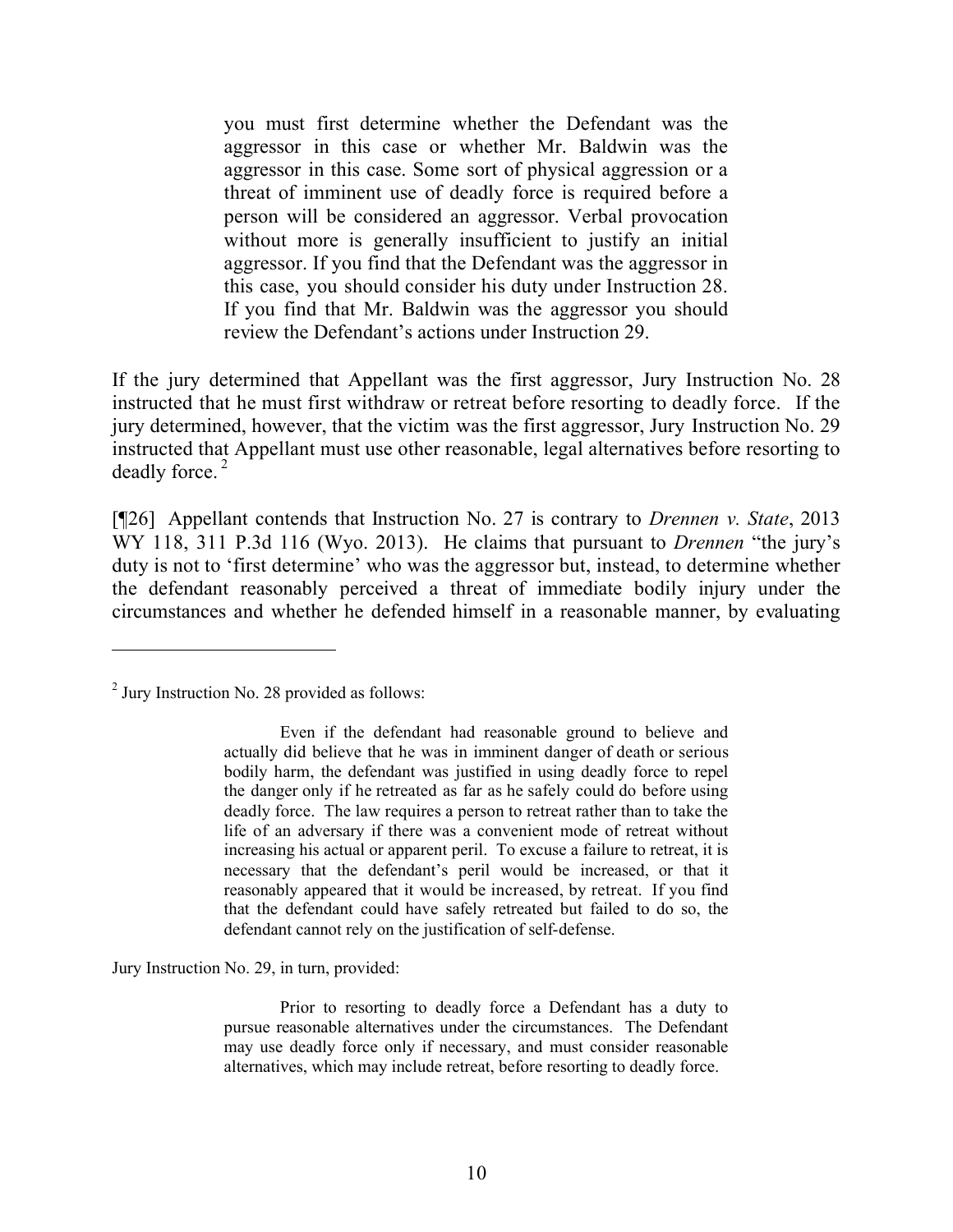the totality of the circumstances and his options in protecting himself from such a perceived threat of harm."

[¶27] In *Drennen*, ¶ 32, 311 P.3d at 127, we stated that "In cases where the determination of which party was the aggressor is in dispute, the jury should be specifically instructed as to the definition of 'aggressor' so it can resolve the factual issue." We then proceeded to set forth the manner in which the jury should be instructed:

> When the defendant has met the minimal burden of presenting a prima facie case that the deceased was the aggressor, the district court must instruct the jury on the legal definition of "aggressor." *The jury should be instructed that if it determines the defendant was the aggressor, he had a duty to withdraw or retreat before he could claim the right to self-defense.* If, on the other hand, the defendant has not made a prima facie case that the deceased was the aggressor, the jury should be instructed on the defendant's absolute duty to withdraw or retreat before self-defense will be recognized. In cases where the evidence establishes, as a matter of law, the defendant was not the aggressor, the jury should not be charged that he had an absolute duty to retreat. *In all cases, the jury should be instructed that the defendant was justified in using deadly force only if necessary; consequently, he must consider reasonable alternatives, which may include retreat, before using deadly force.*

*Id.*, 199, 311 P.3d at 129 (emphasis added). We agree with Appellant that the jury must evaluate the totality of the circumstances to determine whether a defendant reasonably perceived a threat of immediate bodily injury and whether he defended himself in a reasonable manner. *Drennen*, ¶ 13, 311 P.3d at 122. Considering which party was the first aggressor, however, is not inconsistent with an evaluation of the totality of the circumstances. Rather, because the parties disputed whether the victim was the first aggressor, the jury was required to consider which party was the first aggressor in its evaluation of the totality of the circumstances. Jury Instruction No. 27 is consistent with the standards set forth in *Drennen*. We find no abuse of discretion in the district court's decision to give the instruction.

# **Issue 5: Admission of 404(b) evidence**

[¶28] In his final issue, Appellant contends the district court abused its discretion when it admitted testimony regarding statements Appellant made to Christopher Syverson and Crystal Mize on the night of October  $3<sup>if</sup>$ . Appellant claims the evidence was inadmissible because the testimony was noticed by the State after the court's deadline for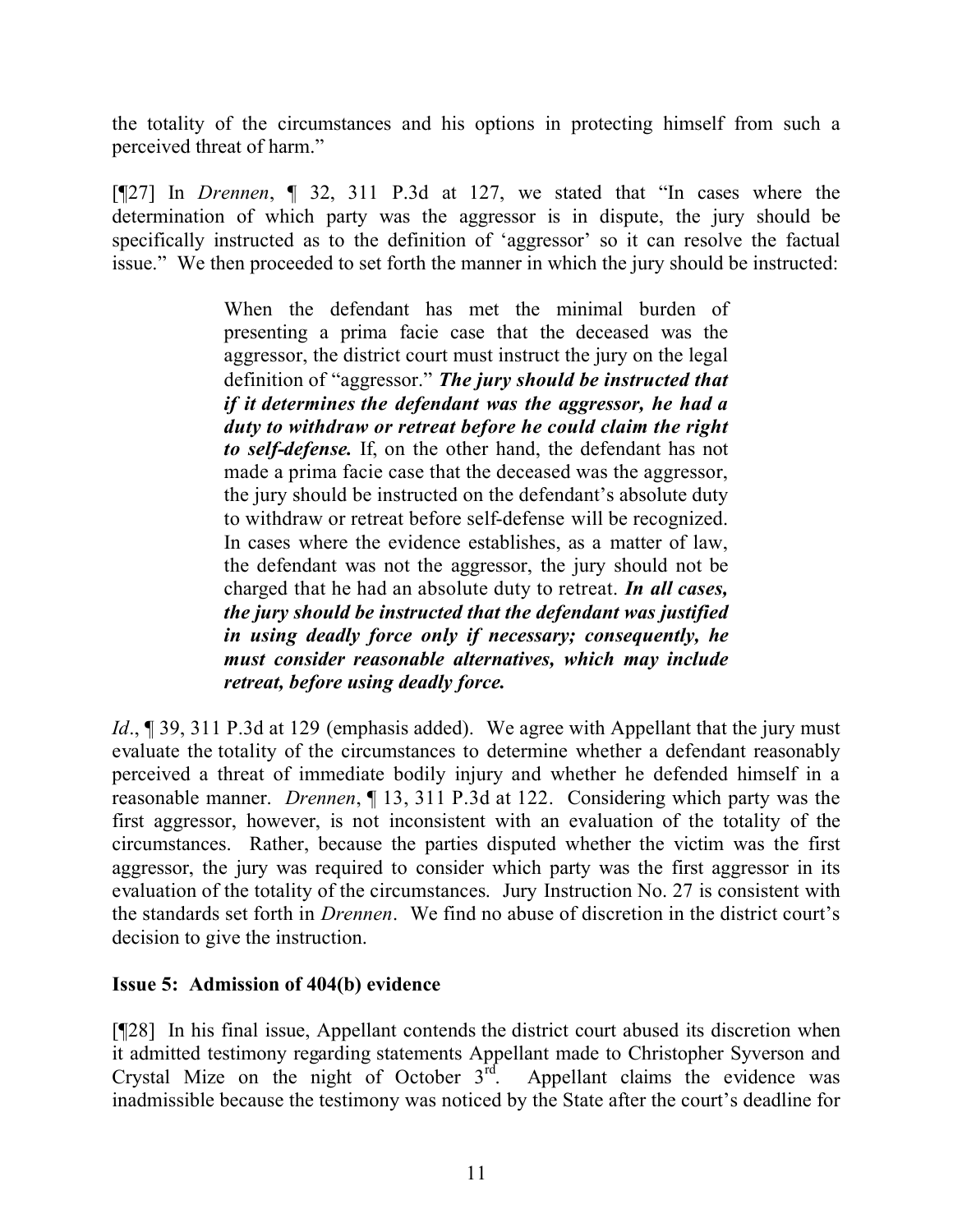disclosing 404(b) evidence relating to other crimes, wrongs, or acts. According to Appellant "Allowing their testimony, without first following the required [] procedures after an allegation of a discovery order violation, was an abuse of discretion that prejudiced Mr. Knospler's defense and was reversible error." We do not agree. Appellant's argument fails to account for the fact that he did not allege a discovery violation until after the witnesses testified at trial.

[¶29] The State filed its original notice of intent to introduce evidence under Rule 404(b) on June 23. On November 19, 2014, approximately a month prior to trial, the State filed a notice of intent to offer testimony of Westy Guill, Christopher Syverson, and Crystal Mize. The State indicated that the witnesses would each give testimony relating to conversations they had with Appellant on the night of October  $3<sup>rd</sup>$ : Mr. Guill, an employee of Racks bar, would testify that Appellant had asked him to arrange a purchase of cocaine; Mr. Syverson, a friend of the victim, would testify that Appellant had indicated he wanted to smoke marijuana; Ms. Mize, also an employee of Racks bar, would testify that Appellant talked to her about how easy it would be to kill someone and told her that "nobody means nothing to me." The State noted that it had not previously disclosed the proposed testimony because the statements were discovered during additional interviews of the witnesses conducted on November  $17<sup>th</sup>$  and  $18<sup>th</sup>$ .

[¶30] Appellant responded to the State's notice by filing a motion *in limine* to exclude the proposed testimony. In that motion, Appellant claimed the evidence was inadmissible because it was irrelevant under W.R.E. 401 and because the probative value of the evidence was outweighed by the danger of unfair prejudice under W.R.E. 403. Appellant also asserted that the evidence constituted inadmissible hearsay under W.R.E. 802. Notably, Appellant did not object on the basis that the State's delayed notice constituted a violation of the court's discovery deadline. The district court determined that the evidence was relevant and denied Appellant's motion.<sup>3</sup>

[¶31] After the witnesses testified at trial, defense counsel stated that he was "going to be asking" the Court to strike the testimony of Ms. Mize and Mr. Syverson "as a result of two direct discovery violations." Counsel subsequently filed a motion to strike the testimony of Ms. Mize and Mr. Syverson on the grounds that the State had violated the court's June 23, 2014, deadline to disclose 404(b) evidence as well as the court's December 8, 2014, deadline to disclose witness statements. The district court denied the motion.

[¶32] In *Seivewright v. State*, 7 P.3d 24, 28 (Wyo. 2000), we held that, pursuant to

 $\overline{a}$ 

<sup>&</sup>lt;sup>3</sup> Appellant does not challenge the district court's determination regarding the relevancy of the evidence.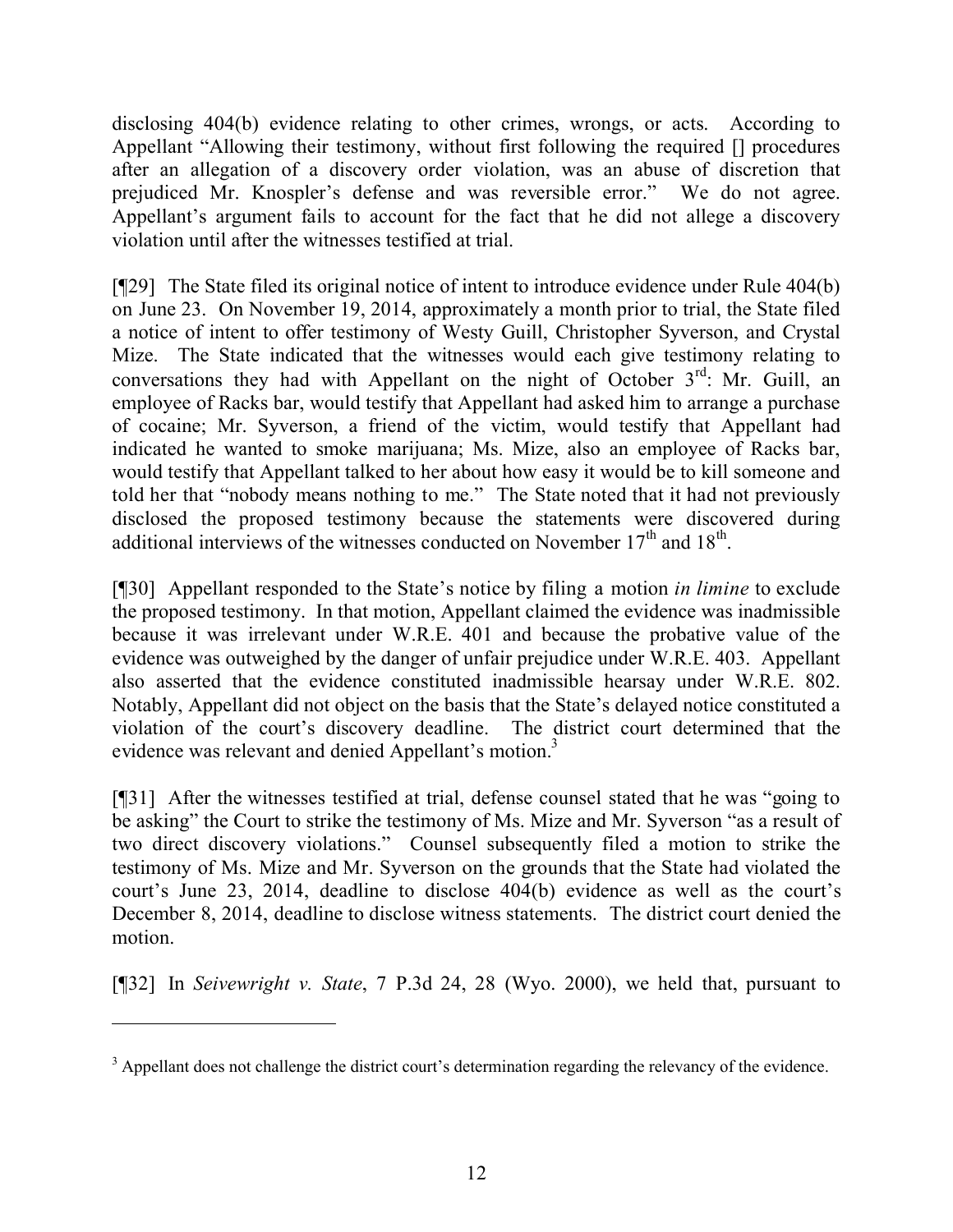W.R.Cr.P. 26.2,<sup>4</sup> the district court is obligated to pursue the matter when there has been an allegation of a discovery violation. *See also Willoughby v. State*, 2011 WY 92, ¶ 26, 253 P.3d 157, 165 (Wyo. 2011). We have also held, however, that a defendant must timely allege a discovery violation in order for the mandates of W.R.Cr.P. 26.2 to apply. In *Warner v. State*, 2001 WY 67, ¶ 24, 28 P.3d 21, 29 (Wyo. 2001), the prosecution did not notify the court that it would present an expert witness until after the defense rested. During the expert's testimony, the defense objected on grounds that the testimony was improper rebuttal. *Id.* The district court overruled the objection. After the expert completed her testimony, the defense submitted a motion for mistrial which alleged discovery violations. The court denied the defendant's motion. *Id.* On appeal, we held that the rule of *Seivewright* did not apply:

> The record shows that despite a pretrial order requiring the prosecution to provide discovery under W.R.Cr.P. 16 and 26.2, the expert testified without notice to the defense. In *Seivewright v. State*, 7 P.3d 24 (Wyo. 2000), we held that when a defendant alleges that the State has failed to comply with W.R.Cr.P. 26.2, the district court is required to hold a hearing and determine if any discovery violation has occurred, and the failure for the district court to hold a hearing is reversible error. *Id.* at 28. In this case, Warner waited until after the expert had testified before moving for a mistrial on grounds that he had not received pretrial notice that the expert would testify and had not been given her curriculum vitae, but he did not specify a W.R.Cr.P. 26.2 violation. Under these circumstances, *Sievewright* would not apply; instead, we apply an abuse of discretion standard to the trial court's failure to grant a motion for mistrial for violation of the pretrial order. *See Lawson v. State*, 994 P.2d 943, 946- 47 (Wyo. 2000). "[A] mistrial is an extreme and drastic

 $\overline{a}$ 

- (1) That the witness not be permitted to testify; or
- (2) That the testimony of the witness be stricken from the record and that the trial proceed; or
- (3) If it is the attorney for the state who elects not to comply, shall declare a mistrial if required in the interest of justice.

<sup>4</sup> W.R.Cr.P. 26.2 provides, in relevant part, as follows:

<sup>(</sup>e) *Failure to comply with order*. -- If a party elects not to comply with an order to deliver a statement, the court shall order: